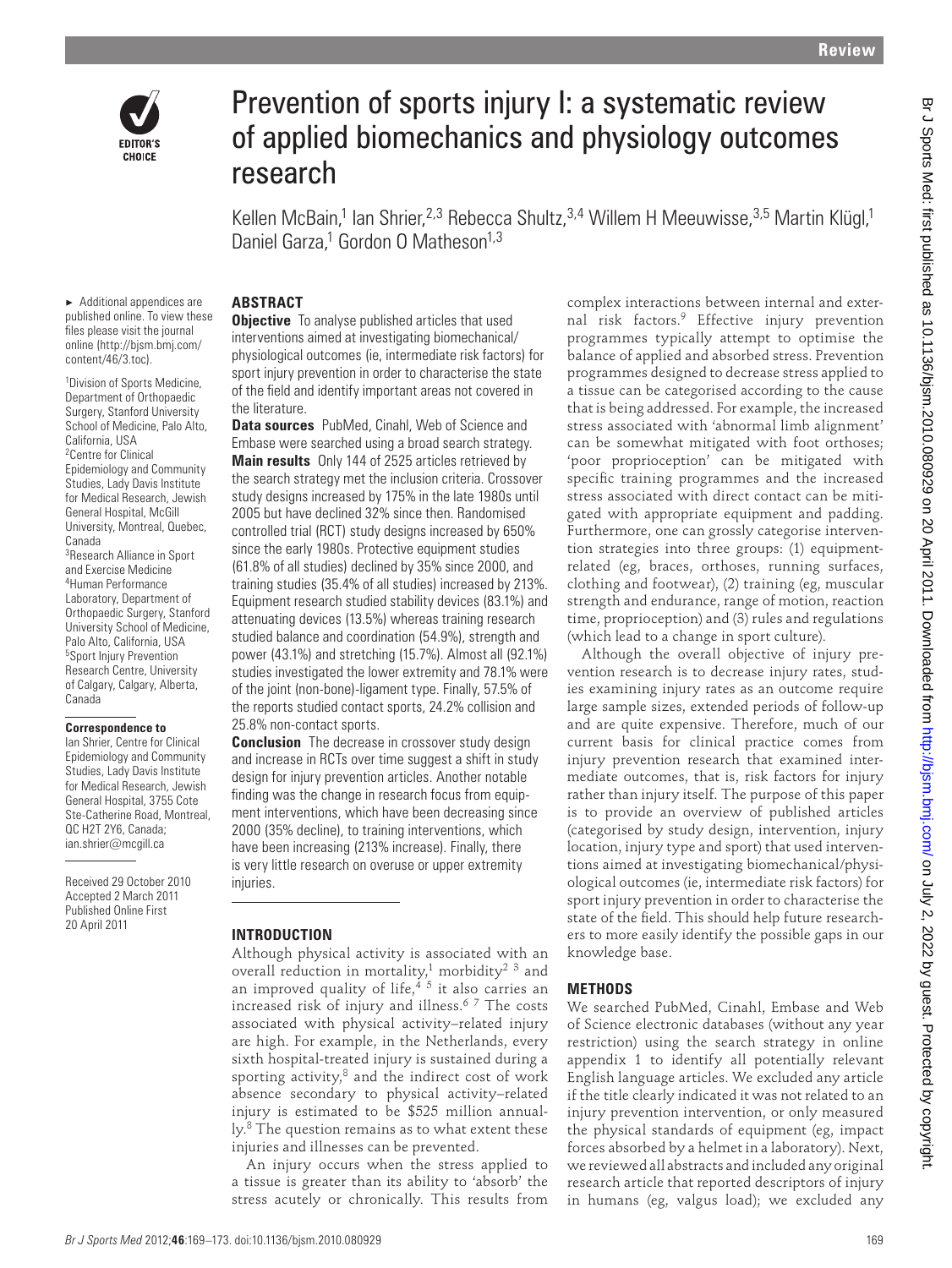article that only reported clinical outcomes such as injury risk or injury rate. Full text of each included article was obtained. A manual search of the bibliographies was performed to identify papers missed during the electronic search. We excluded articles related to performance enhancement but unrelated to injury (eg, studies using the outcome of strength for resistance training intervention were excluded, but those using the outcome of balance for resistance training were included), as well as articles where the main outcome measure was not directly related to injury prevention (eg, range of motion, bone mineral density, delayed onset muscle soreness, recovery or the effects of treatment for injury).

# **Age**

#### **Table 1** Succinct summary of data abstraction form providing study inclusion and exclusion criteria and categories used during the data abstraction process

|                                                                                                                                                                                                                                                                                                                                                                                                                                                                                                                                                                                                                                                                                                                                                                                                              | *Where articles included more than one category, we used all relevant categories.                                                                                                                                                                                                                                    | 2525 articles, and 330 were considered relevant after the title                                                                                                                                                                                                                                                                                                                                                                                                                                                                                                                                                                                                                                                                                                                                                                                                                                                                                                                                                 |  |                                                                                                                                                                                                   |                                                          |
|--------------------------------------------------------------------------------------------------------------------------------------------------------------------------------------------------------------------------------------------------------------------------------------------------------------------------------------------------------------------------------------------------------------------------------------------------------------------------------------------------------------------------------------------------------------------------------------------------------------------------------------------------------------------------------------------------------------------------------------------------------------------------------------------------------------|----------------------------------------------------------------------------------------------------------------------------------------------------------------------------------------------------------------------------------------------------------------------------------------------------------------------|-----------------------------------------------------------------------------------------------------------------------------------------------------------------------------------------------------------------------------------------------------------------------------------------------------------------------------------------------------------------------------------------------------------------------------------------------------------------------------------------------------------------------------------------------------------------------------------------------------------------------------------------------------------------------------------------------------------------------------------------------------------------------------------------------------------------------------------------------------------------------------------------------------------------------------------------------------------------------------------------------------------------|--|---------------------------------------------------------------------------------------------------------------------------------------------------------------------------------------------------|----------------------------------------------------------|
| Sport type                                                                                                                                                                                                                                                                                                                                                                                                                                                                                                                                                                                                                                                                                                                                                                                                   | See appendix 2                                                                                                                                                                                                                                                                                                       | The search strategy is illustrated in figure 1. Our search yielded                                                                                                                                                                                                                                                                                                                                                                                                                                                                                                                                                                                                                                                                                                                                                                                                                                                                                                                                              |  |                                                                                                                                                                                                   |                                                          |
| Injury type*                                                                                                                                                                                                                                                                                                                                                                                                                                                                                                                                                                                                                                                                                                                                                                                                 | Central-peripheral nervous system (eg, concussion,<br>nerve, spinal cord compression, brain);<br>contusion-laceration-abrasion; fracture-bone stress;<br>joint (non-bone)–ligament (eg, sprains, cartilage,<br>patello-femoral syndrome); muscle-tendon; other                                                       | basketball, baseball). Military studies were removed from<br>this categorisation.<br><b>RESULTS</b>                                                                                                                                                                                                                                                                                                                                                                                                                                                                                                                                                                                                                                                                                                                                                                                                                                                                                                             |  |                                                                                                                                                                                                   |                                                          |
| Injury location*                                                                                                                                                                                                                                                                                                                                                                                                                                                                                                                                                                                                                                                                                                                                                                                             | Head/neck/spine; trunk; upper extremity; lower<br>extremity; other                                                                                                                                                                                                                                                   | grouped together (eg, swimming, squash), as were sports<br>where the contact occurs frequently but collision is rare (eg,                                                                                                                                                                                                                                                                                                                                                                                                                                                                                                                                                                                                                                                                                                                                                                                                                                                                                       |  |                                                                                                                                                                                                   |                                                          |
|                                                                                                                                                                                                                                                                                                                                                                                                                                                                                                                                                                                                                                                                                                                                                                                                              | protector)<br>Training:Balance/coordination (eg, wobble board,<br>balance foam); strength/power (eg, plyometric,<br>eccentric); stretching (eg, stretching effects on<br>position sense, reflex activity); other (eg, proper<br>landing technique, supervised training feedback<br>instructions, verbal instruction) | <b>Sport type</b><br>We extracted each sport mentioned and grouped them for<br>analysis according to online appendix 2. Collision sports<br>were grouped together and included both alpine skiing and<br>snowboarding because of the risk of high-speed falls/col-<br>lision. Sports that involved very little risk of contact were                                                                                                                                                                                                                                                                                                                                                                                                                                                                                                                                                                                                                                                                             |  |                                                                                                                                                                                                   |                                                          |
| Intervention type*                                                                                                                                                                                                                                                                                                                                                                                                                                                                                                                                                                                                                                                                                                                                                                                           | Equipment: Stability device (eg, athletic tape, show<br>type, wrist guards); attenuation device (eg, shock<br>absorbing insoles, safety balls, impact bases); other<br>(eg, head/face protectors, playing surface, thigh                                                                                             | central-peripheral nervous systems, contusion-laceration-<br>abrasion, fracture-bone stress, joint (non-bone)-ligament,<br>muscle-tendon and other.                                                                                                                                                                                                                                                                                                                                                                                                                                                                                                                                                                                                                                                                                                                                                                                                                                                             |  |                                                                                                                                                                                                   |                                                          |
| Study design                                                                                                                                                                                                                                                                                                                                                                                                                                                                                                                                                                                                                                                                                                                                                                                                 | First-time: All other articles<br>Randomised controlled trial; crossover;<br>pre-post; cohort; case-series, cross-sectional                                                                                                                                                                                          | In brief, locations included head/neck/spine, trunk, upper<br>extremity, lower extremity and other. Injury types included                                                                                                                                                                                                                                                                                                                                                                                                                                                                                                                                                                                                                                                                                                                                                                                                                                                                                       |  |                                                                                                                                                                                                   |                                                          |
| Age categories*<br>Injury history*                                                                                                                                                                                                                                                                                                                                                                                                                                                                                                                                                                                                                                                                                                                                                                           | $<$ 18; 18-24; $\geq$ 25<br>Recurrent:Specifically mentions recurrence,<br>re-injury, second injury                                                                                                                                                                                                                  | Injury locations and injury type<br>We used categories similar to previous publications. <sup>10</sup> <sup>11</sup>                                                                                                                                                                                                                                                                                                                                                                                                                                                                                                                                                                                                                                                                                                                                                                                                                                                                                            |  |                                                                                                                                                                                                   |                                                          |
| Exclusion criteria                                                                                                                                                                                                                                                                                                                                                                                                                                                                                                                                                                                                                                                                                                                                                                                           | Population: Human<br>Outcome: Physiological or biomechanical measure<br>Outcome: Injury rates, injury risk, restricted<br>to performance enhancement                                                                                                                                                                 | (ie, studies that used a wobble board and plyometric exercises<br>were categorised as both balance/coordination and strength/<br>power).                                                                                                                                                                                                                                                                                                                                                                                                                                                                                                                                                                                                                                                                                                                                                                                                                                                                        |  |                                                                                                                                                                                                   |                                                          |
| Inclusion criteria                                                                                                                                                                                                                                                                                                                                                                                                                                                                                                                                                                                                                                                                                                                                                                                           | Language: English<br>Topic: Injury prevention                                                                                                                                                                                                                                                                        | where the training programmes could be categorised into<br>more than one group, we used all of the relevant categories                                                                                                                                                                                                                                                                                                                                                                                                                                                                                                                                                                                                                                                                                                                                                                                                                                                                                          |  |                                                                                                                                                                                                   |                                                          |
| We classified articles according to the age range mentioned in<br>the article (an article could have multiple classifications) using<br>the following categories: $(1)$ <18, $(2)$ 18-24 and $(3)$ ≥25. If the<br>age range was not mentioned, we estimated age ranges based<br>on logical assumptions (eg, a study on NCAA Division I ath-<br>letes and infantry personnel was classified as 18-24; a study<br>on senior players mean (SD) age of 25 (1.5) was classified as<br>both $18-24$ and ≥25).<br>Table 1 Succinct summary of data abstraction form providing study<br>inclusion and exclusion criteria and categories used during the data<br>abstraction process<br>Item<br><b>Terms</b>                                                                                                          |                                                                                                                                                                                                                                                                                                                      | analyses within one paper, we classified them based on the<br>most important outcome.<br><b>Intervention type</b><br>We classified an article as follows: (1) 'equipment' if it exam-<br>ined protective devices, (2) 'training' if the objective was to<br>induce a neuromuscular adaptation or (3) 'other' (eg, nutri-<br>tional supplementation). We further classified equipment<br>and training interventions into several categories. Equipment<br>articles were categorised as follows: (1.1) stability device,<br>(1.2) attenuating device and (1.3) other. Training articles<br>were categorised as follows: (2.1) balance/coordination, (2.2)<br>strength/power, (2.3) stretching and (2.4) other. In cases                                                                                                                                                                                                                                                                                           |  |                                                                                                                                                                                                   |                                                          |
| come of balance for resistance training were included), as well<br>as articles where the main outcome measure was not directly<br>related to injury prevention (eg, range of motion, bone mineral<br>density, delayed onset muscle soreness, recovery or the effects<br>of treatment for injury).<br>Using a standardised form (see table 1 for succinct sum-<br>mary and examples), one reviewer extracted data and a sec-<br>ond reviewer assessed the work for errors; discrepancies were<br>resolved by consensus with a third investigator. We extracted<br>study information including age and sex of participants, injury<br>history (first-time, recurrent), study design, type of interven-<br>tion, location of injury, type of injury and sport according to<br>the classifications below.<br>Age |                                                                                                                                                                                                                                                                                                                      | We classified a study as a randomised controlled trial (RCT) if<br>participants were randomised into an intervention and a com-<br>parison (eg, placebo or control) group. We classified a study<br>as a crossover design if all subjects received all treatments in<br>random order (when possible) and as a pre-post design if the<br>main comparison group consisted of participants before and<br>after a single intervention. Studies in which the researcher did<br>not apply the intervention (observational) and those that com-<br>pared groups receiving different types of exposures (eg, taping<br>vs bracing) were considered as a cohort design (this included<br>studies with pre-post measures as long as the main compari-<br>son of interest was between groups). We considered studies<br>that simply followed participants over time as case series, and<br>articles that measured exposure and outcome at the same time<br>as cross-sectional. For studies that included multiple types of |  |                                                                                                                                                                                                   |                                                          |
|                                                                                                                                                                                                                                                                                                                                                                                                                                                                                                                                                                                                                                                                                                                                                                                                              |                                                                                                                                                                                                                                                                                                                      |                                                                                                                                                                                                                                                                                                                                                                                                                                                                                                                                                                                                                                                                                                                                                                                                                                                                                                                                                                                                                 |  | articles related to performance enhancement but unrelated to<br>injury (eg, studies using the outcome of strength for resistance<br>training intervention were excluded, but those using the out- | tory of injury within 6 months').<br><b>Study design</b> |

# **Injury history**

# **Study design**

# **Intervention type**

# **Injury locations and injury type**

# **Sport type**

# **RESULTS**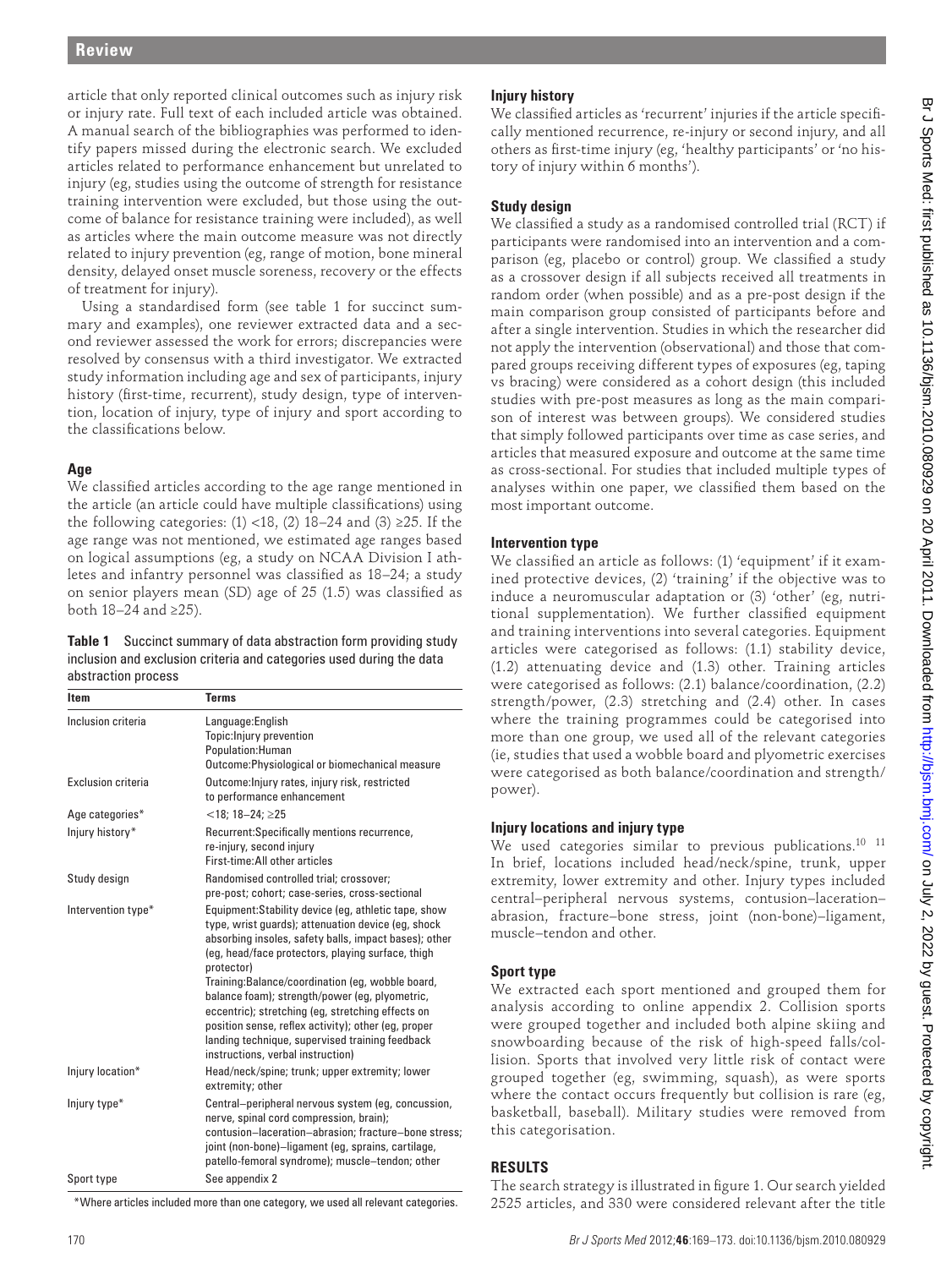and abstract search. The bibliography search yielded an additional 71 papers (total n=401) that were potentially appropriate. Of these, after reading the full text, 118 were excluded because they did not meet our inclusion criteria and 139 articles measured clinical outcomes instead of intermediate outcomes. We reviewed the remaining 144 papers in detail.

### **Population demographics (age, sex, injury history)**

Among the articles that included age (n=134/144), 9.7% only included participants aged ≤18, 25.4% only included participants aged 18–24, 4.5% only included participants aged ≥25 and more than 50% included participants across two or more age group categories. With respect to sex (n=144), 32.6% of the articles had exclusively male participants, 20.8% had exclusively female participants and 46.5% included both male and female participants. Of the 123 articles that clearly mentioned the participants' injury history, 72.4% focused on preventing first-time injuries and 27.6% included recurrent injury prevention programmes (either alone or in combination with new injuries).

# **Study design**

Overall, 57.6% of the injury prevention programmes used a crossover study design, 22.9% an RCT design, 11.1% a pre-post design and 8.3% used either a cohort or cross-sectional study design. The number of articles published per 5-year interval stratified by study design is shown in figure 2. Historically, the most common study design for biomechanical injury prevention programme studies was the crossover design. Before 2005, 71% of the articles used this type of design. From 2005 to 2010, RCTs have increased and crossover studies have decreased such that the number has been about equal over this time period.



 **Figure 1** Process used for inclusion and exclusion of articles. In the end, 144 articles were selected for analysis.

# **Intervention type**

Figure 3illustrates the number of studies published over time stratified by the type of intervention. Protective equipment was the focus of 61.8% of the included articles (n=89), training was the focus of 35.4% (n=51), and there were four in the other category (one on bicycle saddle angle, two on supplementation and one on landing conditions).

Figure 4 further details the types of equipment (figure 4A) and training-related (figure 4B) research. Within the equipment studies, 83.1% used a stability device. Research into stability devices peaked between 1996 and 2000 and has since decreased by approximately 65%. The total number of articles in either the 'attenuating device' or 'other' group was ≤5 during any 5-year period. For training studies, balance and coordination interventions began to increase in the early 1990s, whereas articles related to strength and power or stretching began to increase in the early 2000s. The total number of articles in any one group remained low over any 5-year period (ie, always ≤15).



 **Figure 2** The data are grouped into 5-year intervals to illustrate trends over time. Publications were categorised as crossover studies, randomised controlled trials (RCTs), pre-post (measured before and after intervention) and other (cohort or cross-sectional).



 **Figure 3** Equipment studies are those using protective devices for interventions and include footwear, training and running surfaces, braces and mechanical devices. Training studies are those where the interventions were designed to induce a neuromuscular adaptation.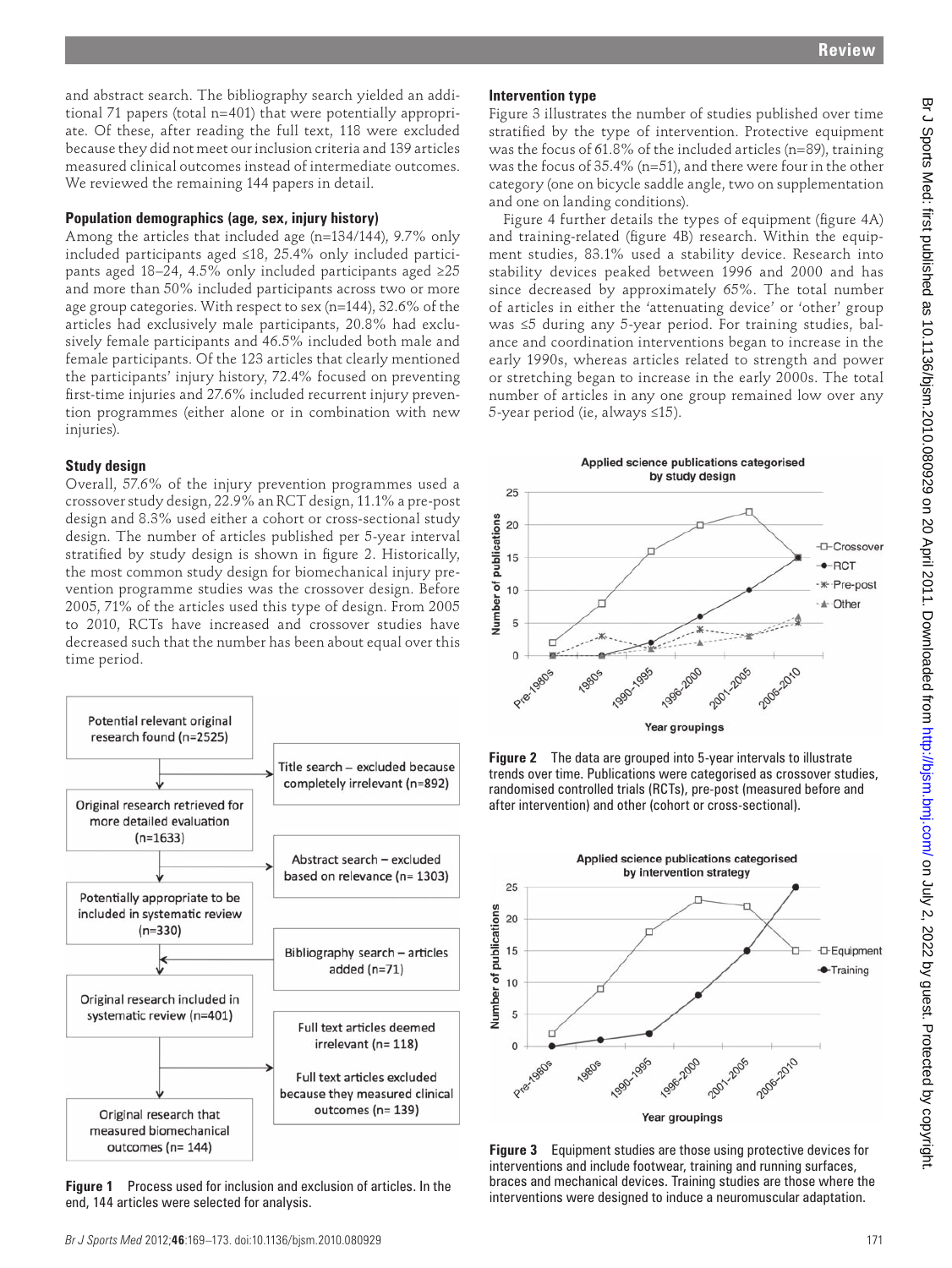### **Injury location and type**

Of the 139 articles that mentioned injury location, 92.1% investigated lower extremity injuries and of those, 78.1% were of the joint (non-bone)–ligament type. Of the remaining articles, four were related to the head/neck/spine, one was related to the trunk and two were related to the upper extremity.

# **Sports**

Figure 5 provides additional details about articles with respect to sport and injury site. Of the 66 articles that mentioned sport, 57.5% included contact sports, 24.2% collision sports and 25.8% non-contact sports (the total is >100% because some studies included more than one type of sport). The vast majority of articles targeted the lower extremities (n=59, 89.4%) and were designed for contact sport athletes (n=37, 62.7%). These studies almost exclusively studied risk factors for joint (non-bone)–ligament injuries.

### **DISCUSSION**

Our review yielded three significant findings. Given the importance of sport injury prevention research, the most surprising finding was that only 144 publications were found where interventions were designed to identify factors that would lead to a reduction in injury risk. Second, whereas earlier studies used



 **Figure 4** Equipment interventions (A) were subcategorised into stability devices (eg, brace, tape, orthosis); attenuating devices (eg, shock absorbing insoles) or other (eg, head/face protectors or playing surface). Training interventions (B) were subcategorised into balance and coordination (eg, wobble board); strength and power (eg, resistance training); stretching (eg, effects on position sense) or other (eg, supervised training, technique modification).

the crossover design to study equipment-related factors, the recent trend is towards studying training-related factors in randomised controlled study designs. Finally, the vast majority of studies examined risk factors for lower extremity injuries in contact sports.

The recent decrease in crossover studies in favour of RCTs (figure 2) is interesting given that crossover studies are generally considered a stronger study design when appropriate. Whereas an RCT compares an intervention group to a control group, crossover designs allow the patient to act as his or her own control, which can reduce bias. However, it is generally recommended that subjects need to return to baseline before the second intervention is applied. Therefore, crossover designs are often used when comparing stability or attenuating devices (which represented the majority of studies before 2000 as seen in figure 3), whereas RCT designs are often used for training interventions (which represent a rapidly increasing proportion of studies since 2000) because it is inappropriate for researchers to 'detrain' subjects after an injury prevention training intervention.

Figure 3 shows that equipment studies have been decreasing since 2000 whereas training studies have been increasing. These results demonstrate that the intermediate outcome research follows the more general pattern of injury prevention research recently demonstrated by Klügl *et al*. 12 There are two possible general reasons for this shift from a more passive form of prevention (equipment) to an active form (training). First, the rapid increase in equipment studies between 1996 and 2000 might reflect the vast amount of research done on ankle and knee stability devices when technology began to allow more precise measurements that were not previously possible.<sup>13</sup> The recent decline might simply reflect the fact that many of the questions have now been adequately answered with the current technology. Should truly innovative protective equipment be developed, one would expect another rapid increase in these types of studies. Alternatively, Klügl *et al*12 suggested that equipment-related research is often funded by industry in order to test their products. Once a type of equipment is selling well, industry may simply invest research and development funds into updating and marketing these products, without investing more funds into efficacy or effectiveness research. Regardless of the reason for the decrease in equipment-related research, such a decline would naturally result in researchers looking at other interventions, such as training studies. The finding that



 **Figure 5** Sport categories include collision (eg, North American football), contact (eg, basketball, handball) and non-contact (eg, swimming).